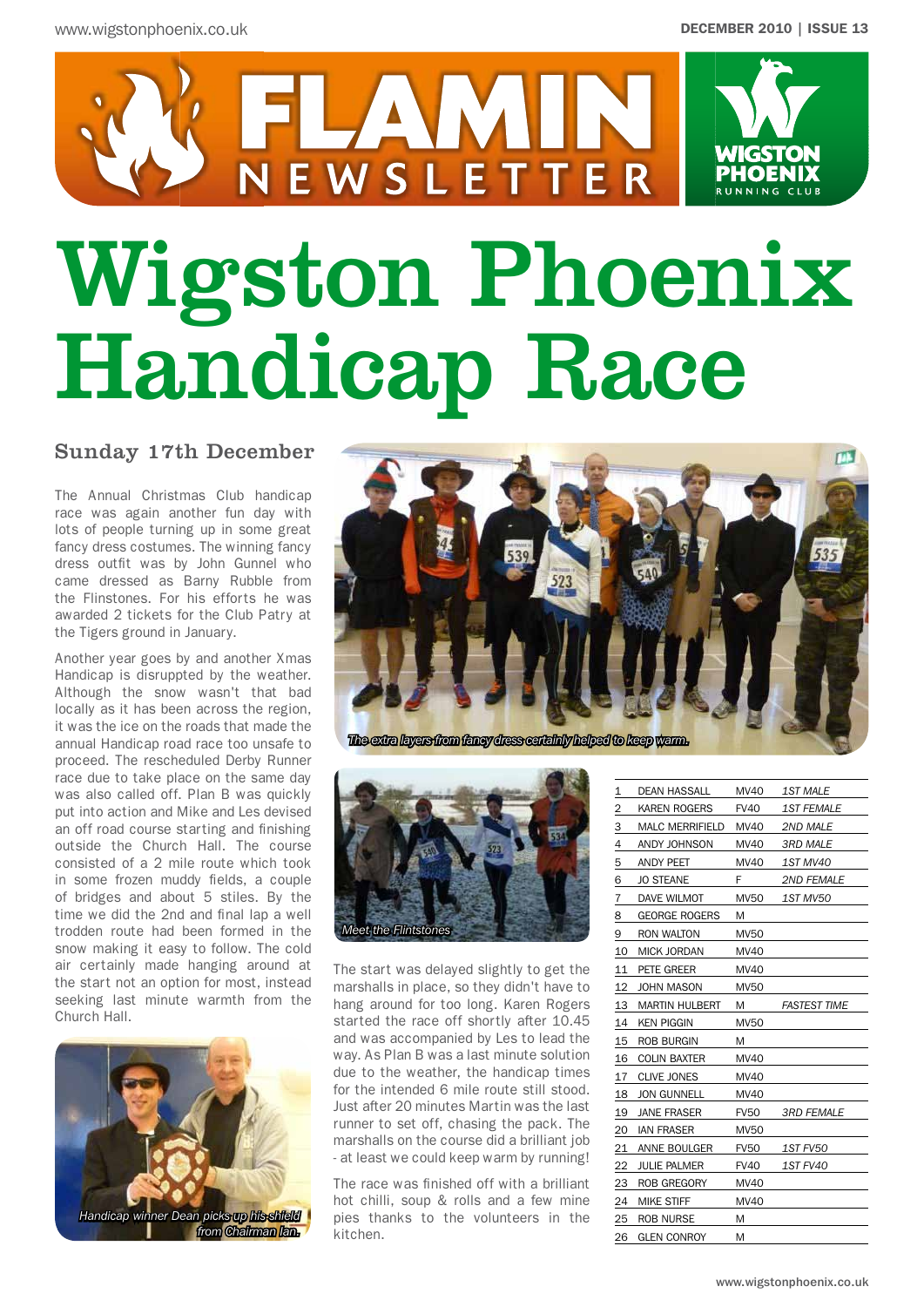## It's a Kinder Magic

Glossop Training Weekend, November 2010



Twenty four intrepid souls set off to the Autumn training weekend at Glossop. Those who have been to Glossop will know it is a pretty ordinary industrial town, but on the edge of some of the most spectacular parts of the Peak District.

The advance party set off on Friday morning, and indulged in a carbo-loading stop at a café in Baslow…Bakewell Tart and Treacle Tart makes a great pre-run snack!

And after (fairly) successfully locating the accommodation, it was time for the first run. It was meant as a short reccy run, but we soon discovered that dotted lines on maps don't always equate to footpaths in real life. So it may only have been four miles, but it was a very hilly four miles, with a few fences and walls to vault for good measure!

Everyone got back in one piece, and at this point Will decided that he was going to do his post race recovery, strip down to his shorts and submerge himself in the (very cold) outside plunge pool. I hope it did some good, because all anyone else could think were the immortal words of that great philosopher BA Baracus…"You crazy fool"!!

Showered and changed, the advance party did some further reconnaissance, and made one of the great discoveries of training weekend history…a pub! But not just any pub, a pub with a pool table and dartboard, next door to a chippy…and to cap it all a pub that charged £1.42 a pint. Can't actually remember the name of the pub, because all weekend it was referred to by the price of a pint rather than a name!

After eventually dragging ourselves away from cheap beer, it was back to the accommodation for Sid's Pasta Party, which was as plentiful and tasty as always. We are still trying to get him to do a recipe spot for the newsletter!

An evening of beer and wine followed, before all retired at a surprisingly respectable hour. And perhaps it is just as well, because the next thing we knew, most of Cottage 1 were being woken by the sound of Rob "the vomit" Gregory. In his defence, it was illness not alcohol related, but did mean that for Friday night Les and Nigel were playing nursemaid to him!

Unfortunately, that is where Les' compassionate side ended, as next on his agenda was a challenging route around the highest parts of the Peak District…including for some a brief diversion to the top of Kinder Scout! It was 9 miles of hard work, clambering up banks, through (cold) streams, but was rewarded by some fantastic views over the Peak District to Manchester. And a new personal worst mile of 28 minutes! (Although admittedly helped by regrouping and navigational challenges!)

More of Sid's cooking followed, with a post-run-recovery-fryup. I still haven't seen the article in Runner's World about the benefits, but I'm sure it will be in the next couple of issues!

Saturday afternoon was a chance for people to do their own thing, and whilst some went walking or shopping, rather surprisingly the popular choice seemed to be The £1.42 Inn. Not really sure why…but it was cold, so perhaps people just wanted to keep warm!

Evening meal was a free-forall. Some opted for the healthy option of a vegetarian meal in Glossop, but more many the lure of the chip shop next to the £1.42 Inn was too much to resist.

Another evening of beer and wine followed, along with assorted games to stir the competitive ones amongst us, but by training weekend standards it was a very quiet weekend. Perhaps the run took more out of us than we thought…or perhaps we are all getting older!

Sunday began as Saturday had begun with more hills. For some, they enjoyed the run so much on Saturday that they decided to do it again on Sunday…this time in reverse. Not sure if they thought it would be easier, but I would have imagined that there would have been just as many hills in the other direction.

For others they decided to take a more leisurely 4.5 mile run…if any run with hundreds of feet of climbing can actually be classed as leisurely! One success from the run though – the personal worst mile of Saturday was obliterated with a truly sensational 32 minute mile. All that speed work has been paying off!

Finally, hard work was over, and all that was left was yet another of Sid's fryups, and people could then wend their merry way home!! Sadly that meant heading back to expensive beer…

A very enjoyable weekend was had by all (even Rob G) as is always the case on these weekends. Thanks to everyone that came along for making it so enjoyable, and thanks to all those that organised, cooked, drove, planned or led routes… in particular Sid for all his hard work beforehand and on the weekend itself. *Mark Thompson*

------------------------------------------------------------------------

## Club Party

The club has booked the Tigers Bar at Leicester Tigers Football Club for its annual club party for Friday 28th January 2011 7pm -1am. There will be presentations, a 2 course hot fork buffet and a disco.

Tickets have been subsidised by the club and are priced at a cost of £20 per person. A £10 deposit is required by the end of December to secure your place with the balance to be paid by the 25th January 2011.

A list is now available at the Legion on Tuesday nights to put your name down. If you can't make the Legion to do this please contact Mick Jordan (tel. 0116 2230003 or e-mail michaeljordan22@virginmedia.com) and forward the appropriate deposit to secure your place. Payment can also be made via internet banking and details are available from Mick.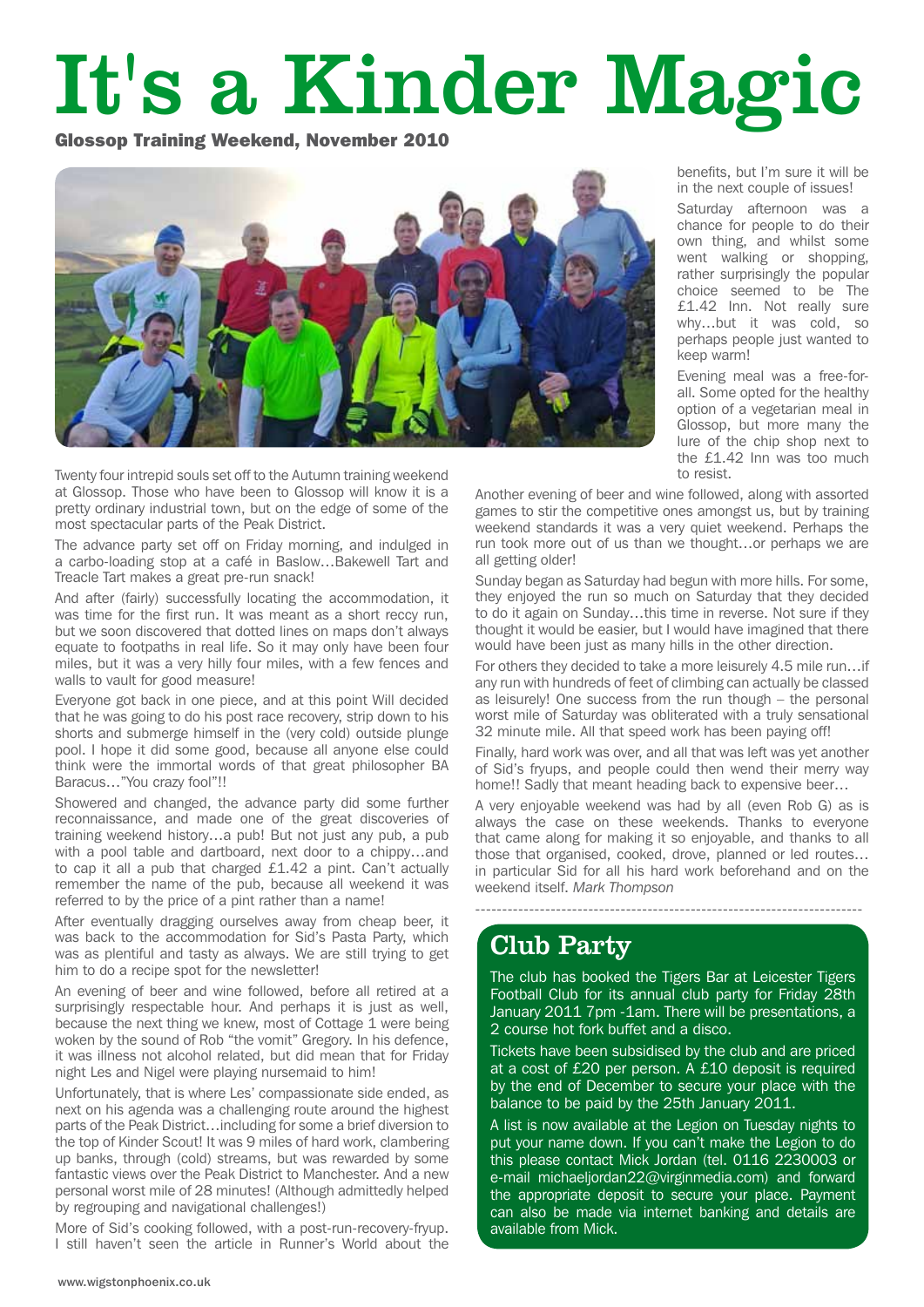## Chairman's Christmas Message

great year its been on so many levels . Our performances at the LRRL and Derby Runner events have been 1st class resulting in promotion for all teams . The training weekends have always been very popular and continue to be so with oversubscription the order of the day . Thankyou to Sid and his team of organisers One of the most pleasing features of 2010 has been the ever growing membership, now well over a 100. A warm welcome to all new members and I am sure this will continue during 2011 as people hear what a great club we are .

Once again Phoenix held its annual John Fraser 10 and this was incredibly popular . The organisation was first class and many club members were involved in delivering this challenging event. Thankyou to all

The club kit 'portfolio ' continues to be enhanced with the T-shirts proving popular and the new embroided beanie hats looking great and warm especially in the cold weather . Watch out for the addition of Hoodies very soon.

We have just completed our annual Xmas handicap run at Burton Overy with over 25 competing . A really nice way to enter into the xmas spirit . Well done Les for sorting out an alternative x country course at such short notice This is one of two handicap events in the year and much of the success of both events is down to the work of Bob Pople in arranging the'handicapping'. Thankyou Bob.

Ramon has decided to 'retire ' this year and step away from the running of the club . Ramon's contribution has been immense over many years and I would like to thankyou on behalf of all members of Phoenix.

My last thankyou has to be to my fellow committee members, Mick,Mike,Mel,Peter,Carol,Colin,Mark,Jon and Ray who work tirelessely to make sure our club runs smoothly and effectively . We couldn't do it without you .

I hope you all have a brilliant Christmas and superb New Year. *Cheers Ian F*

#### ------------------------------------------------------------------------

## Leicestershire Road Running League 2011 fixtures

Sponsored by *LEICESTER RUNNING SHOP*

As there were only 5 nominations for Summer League races, the Series for 2011 will comprise of 5 Winter League races and 5 Summer League. For individual rankings, the best position in 4 out of 5 races will count, for both Winter and Summer.

For winter races the LRRL number provided is to be worn at all races so please retain. Entry is by payment of £2.50 entry fee to club rep on the day at the race. At the finish you will be given a disc showing your position and this is to be given to your club rep.

For the summer races block entry forms will be available for each race and sent in by your club rep. The entry fees (variable costs) are to be paid to the club rep before each race. Alternatively you can enter individually via entry forms stating your LRRL number. Entries are usually accepted on the day (except Huncote 5) but will cost at least £2 extra.

For all races it is requirement that runners wear club vests. These are available from Mike Stiff at a cost of £13.50.

Your club reps for 2011 are Ray Draycott and Mike Stiff.

## Wigston Phoenix has now had its first full year and what a  $\blacksquare$  news in brief

## New Members

Welcome to Mariet Cheetham and Benjamin Brewin who joined the club recently.

--------------------------------------------------------------------

#### -------------------------------------------------------------------- London Marathon 2011

The following members have received direct places via the ballot for next year's event:

### Katy Goult

Sonia Grant

**Martin Hulbert** (Running for Wishes 4 Kids)

## Sara Wilson-Gallaher

The following members have received club places for next year's event:

## Dave Muddimer, Ken Piggin, Mark Thompson

Best wishes to everyone with their training for the big day. If we've missed anyone out please let us know and we'll add your name to the next edition of Flamin News.

--------------------------------------------------------------------

## Club Kit

We have now received further club tops and had them printed with the club logo. Ian Fraser is in charge of distribution and will require payment of £16 for a longsleeve top and £14 for a short-sleeve top. If you wish to reserve one please contact Ian (ian.fraser19@ btinternet.com) with your requirements.

We have also ordered and received fifty beanie hats for distribution. They are available in a range of colours – Bottle Green, Black, Graphite and French Navy. The selling price is £5 and they are now available from Mark Thompson.

--------------------------------------------------------------------

## England Athletics registration

For members that compete regularly we are required to register their details with England Athletics and a membership card is issued on an annual basis. We have been informed by England Athletics that from April 2011 the individual athlete registration card will be replaced by an e-card.

Athletes will receive a welcome e-mail and Unique Reference Number (URN) immediately upon receipt and processing of the £5 Registration fee which is to be paid by the club. This will enable members to print an e-card from their computer. For those members without an e-mail or access to a computer the club has been asked to act on their behalf and provide the URN and e-card via a club e-mail address.

Up to 2010 the club has provided address details for individuals but not supplied any e-mail addresses or phone numbers. E-mail addresses will become a mandatory field when adding new members in 2011 and need to be completed for all existing registered athletes before making payment in April. The club will therefore need to add e-mail addresses and athletes can log on to their own portal to manage their data held on the system.

### Charity Donation

In November the club donated £100 towards the Wigston Royal British Legion Poppy Appeal.

--------------------------------------------------------------------